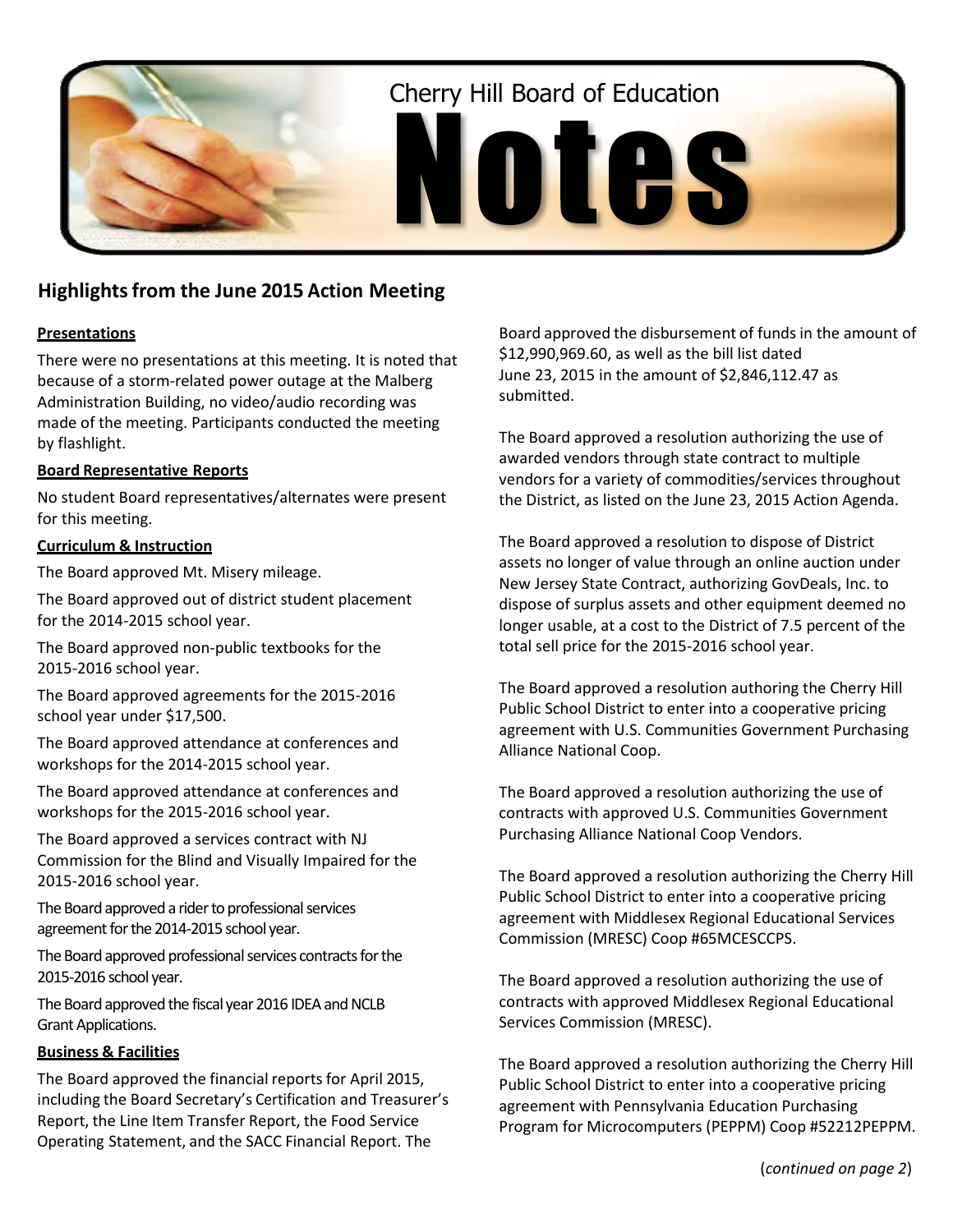## **Board Notes June 2015**

The Board authorized the use of contracts with approved Pennsylvania Education Purchasing Program For Microcomputers (PEPPM) vendors.

The Board approved a resolution authorizing the Cherry Hill Public School District to enter into a cooperative pricing agreement with Educational Data Services (EDS) through the lead agency known as the Educational Services Commission of Morris County.

The Board approved a resolution authorizing the use of awarded vendors through Educational Data Services.

The Board approved a reduction to Food Service Management Company (Aramark) guarantee, 2014-2015.

The Board approved the appointment of Aramark as the District's Food Service Management Company.

The Board approved a resolution for meal prices for 2015- 2016.

The Board approved a resolution for eRate 360 Solutions LLC be retained as a consultant commencing July 1, 2015, to assist the District with the administration of the application of the Universal Service Fund (E-rate) discount through Funding Years 19 (2016-17) and 20 (2017-18) at a fee not to exceed \$10,000 per school year with a per diem rate of \$153.00 for on-site travel if required, and with an option to renew the contract at the same rate through Funding Year 21 (2018-19), in accordance with the terms of the contract on file in the office of the Assistant Superintendent-Business.

The Board approved a resolution authorizing the Cherry Hill Public School District to enter into a cooperative pricing agreement with The National Intergovernmental Purchasing Alliance Company.

The Board approved a resolution authorizing the use of contracts with approved National IPA coop vendor(s).

The Board approved a resolution for the acceptance of the proposal of Industrial Appraisal Company.

The Board approved a resolution for the award of bids for Temporary Help Services on an as needed basis for the 2015-2016 school year.

The Board approved a resolution for the award of bids for District lighting upgrades project.

The Board approved an awards of transportation to a variety of vendors for various student transport purposes, as listed in the June 23, 2015 Action Agenda.

The Board approved a resolution for the award of contract renewals for asbestos abatement and removal.

The Board approved a resolution for the award of contract renewal for multiple landscaping vendors for properties around the District.

The Board approved a resolution for the award of contract renewals for snow plowing.

The Board approved a resolution approving a services agreement between the Cherry Hill Board of Education and Transcend Technologies Group, Inc. D/B/A/ and Benefits Connect to provide benefits online services.

The Board approved the transfer of current year surplus to reserve.

The Board approved the acceptance of the following donations:

A monetary donation from Knight PTA for stage & side curtains; window curtains APR and mid-stage curtains and valances & installation to Knight Elementary School: \$12,345

A monetary donation for recyclable lunch trays and support outdoor space from Recycle Bank to Cooper Elementary School: \$3,000

Installation of benches/chalkboard for Outdoor Classroom from Reliable Contracting, LLC, to Bret Harte Elementary School: \$1,900

A monetary donation from Woodcrest PTA for tech items for "K" classes : \$9,800

A monetary donation from an anonymous donor for several projects at Cherry Hill High School West listed as "Wish List": \$15,500

A monetary donation to support Green Team Waste Reduction Program from Recycle Bank to Kilmer Elementary School: \$2,277